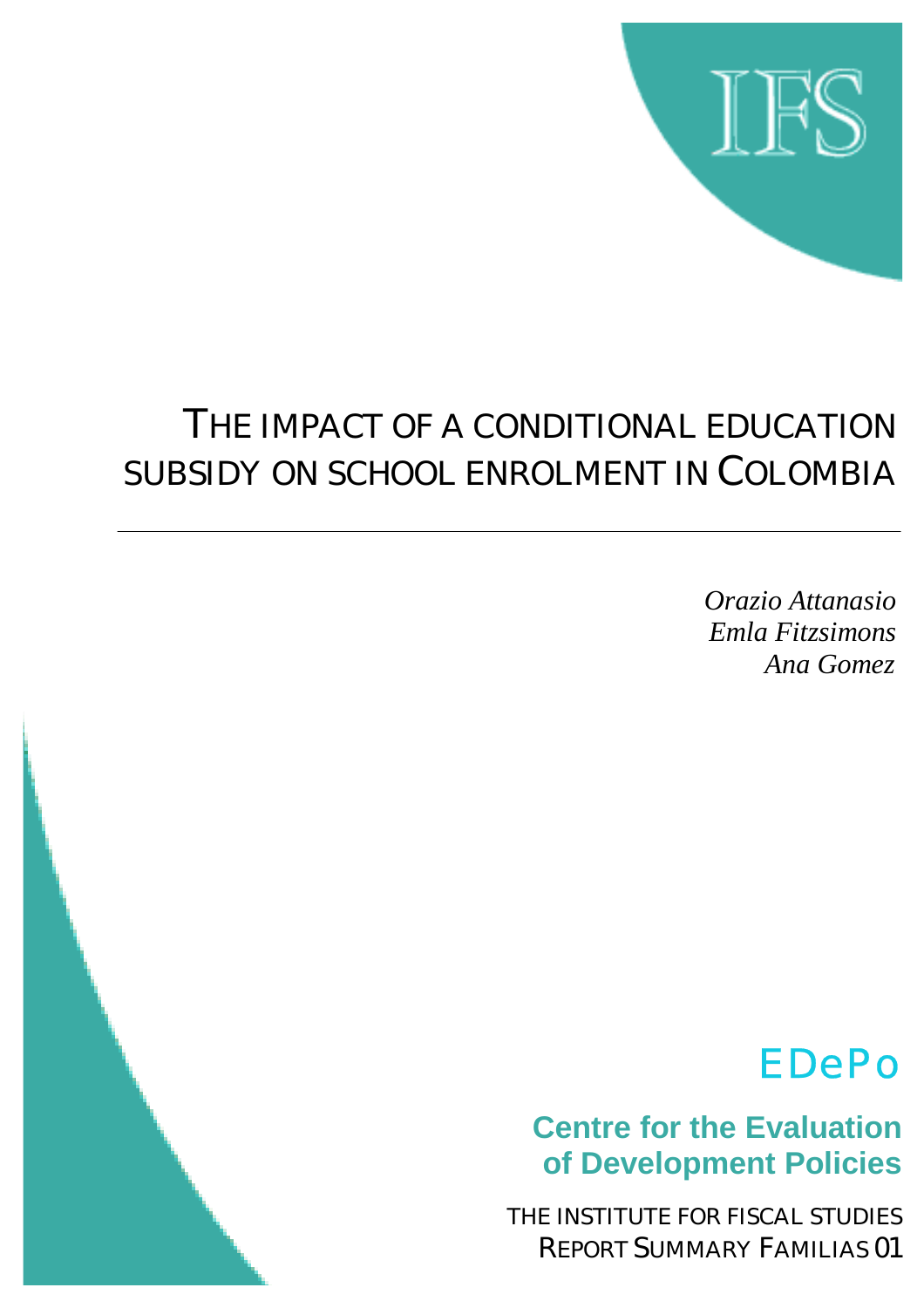## **The impact of a conditional education subsidy on school enrolment in Colombia\***

## *Orazio Attanasio*

*University College London and Institute for Fiscal Studies, London* 

## *Emla Fitzsimons*

*Institute for Fiscal Studies, London* 

#### *Ana Gomez*

*Econometría Consultores, Bogotá* 

March 2005

#### **1. Introduction**

 $\overline{a}$ 

*Familias en Acción* (FA) is a welfare programme that was designed to enrich a number of constituents of human capital. The targeted components include health, nutrition and education, and the targeted population comprises individuals living in the poorest 20% of households in selected areas in rural Colombia. The implementation of the programme began in 2001, and it was fully in operation in all targeted (treatment) communities  $-57$  in total  $-$  by 2003.

In this report, we assess the short-term impact of the programme on enrolment in education.<sup>1</sup> The education 'treatment' is a monthly subsidy that is offered to eligible mothers conditional on their child(ren) attending school.<sup>2</sup> The

<sup>\*</sup>This report is a summary of the education component of the report *Evaluación del Impacto del Programa Familias en Acción – Subsidios Condicionados de la Red de Apoyo Social. Informe del Primer Seguimiento*, Bogotá, carried out by a consortium consisting of Econometría Consultores, the Institute for Fiscal Studies and Sistemas Especializados de Información.

<sup>&</sup>lt;sup>1</sup>A summary of the effectiveness of the three dimensions of the programme is to be found in Attanasio et al. (2005).

<sup>&</sup>lt;sup>2</sup>The monthly value of the subsidy is 14,000 pesos for primary school children and  $28,000$ pesos for secondary school children, as of 2002. This is equivalent to \$10 and \$20 per month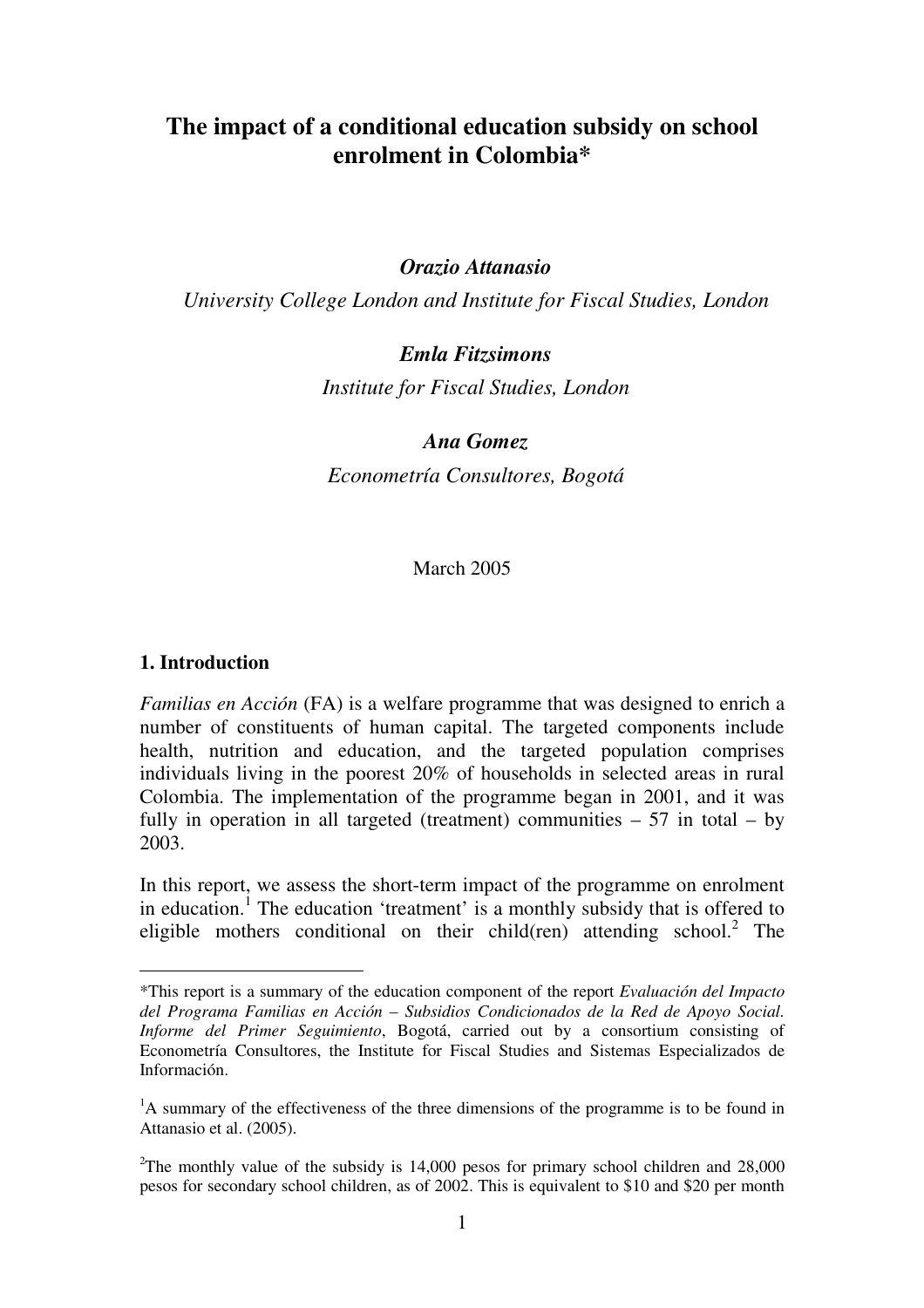eligibility requirements include having a household welfare indicator that is below a predefined level, having at least one child between 7 and 17 years old, and living in a treatment area. The effect of the subsidy on school enrolment is estimated through a careful comparison of enrolment rates across individuals in treatment and selected control areas.<sup>3</sup>

Conditional education subsidies decrease the price of education facing agents, and thus their theoretical effect on enrolment is positive, assuming that education is a normal good. Indeed, this theoretical prediction has gained much empirical support. The success of the PROGRESA programme in Mexico at increasing school enrolment (see Behrman, Sengupta and Todd (2001)) spurred many countries effectively to emulate it, particularly across Latin America. Moreover, such success stories are by no means unique to less developed countries (LDCs). The efficacy of the Education Maintenance Allowance at increasing post-compulsory secondary education in England propelled its national rolling-out in 2004 (see Battistin et al. (2004)). Of course, it is important to bear in mind that the deadweight loss associated with such subsidies may be large, if many individuals would have stayed on in school even in the absence of the subsidy. Fine-tuning such policies so that they specifically target marginal decision-makers would perhaps be a more resourceful use of available funds, yet the design and implementation of such an initiative would be challenging.

This report is laid out as follows. In Section 2, we outline the evaluation methodology that underlies the analysis. We discuss the importance of investigating pre-programme differences in school enrolment between treatment and control areas and provide evidence that motivates the estimation of the impact of the programme using pre- and post-programme data on outcomes, in a differences-in-differences framework.<sup>4</sup> Section 3 presents our

<u>.</u>

respectively, and to put it in context, its value is approximately 3% (6%) of household monthly consumption for primary (secondary) school attendance.

<sup>&</sup>lt;sup>3</sup>As the programme was not randomly assigned, control areas were selected for the purpose of the evaluation so as to be comparable to treatment areas on the basis of a number of preprogramme dimensions. To select control areas, strata were defined according to geographic location and an index of school and healthcare infrastructure availability. Each stratum contained areas in which the programme was and was not to be implemented, and within each, controls were selected so as to be comparable to treatment areas on the basis of population size and an index of quality of life (see Attanasio et al. (2004) for details). The main requirement for eligibility at the area level included access to basic education and healthcare infrastructure, the presence of at least one bank and a population of less than 100,000 individuals.

<sup>&</sup>lt;sup>4</sup>At the time of writing, two surveys have been conducted in treatment and control areas. The two surveys – baseline and follow-up – were designed so as to measure pre- and postprogramme information respectively. However, the programme was phased in across treatment areas, with the baseline survey for some treatment areas concurring with the postprogramme period. As such, we only have post-programme data for these treatment areas. We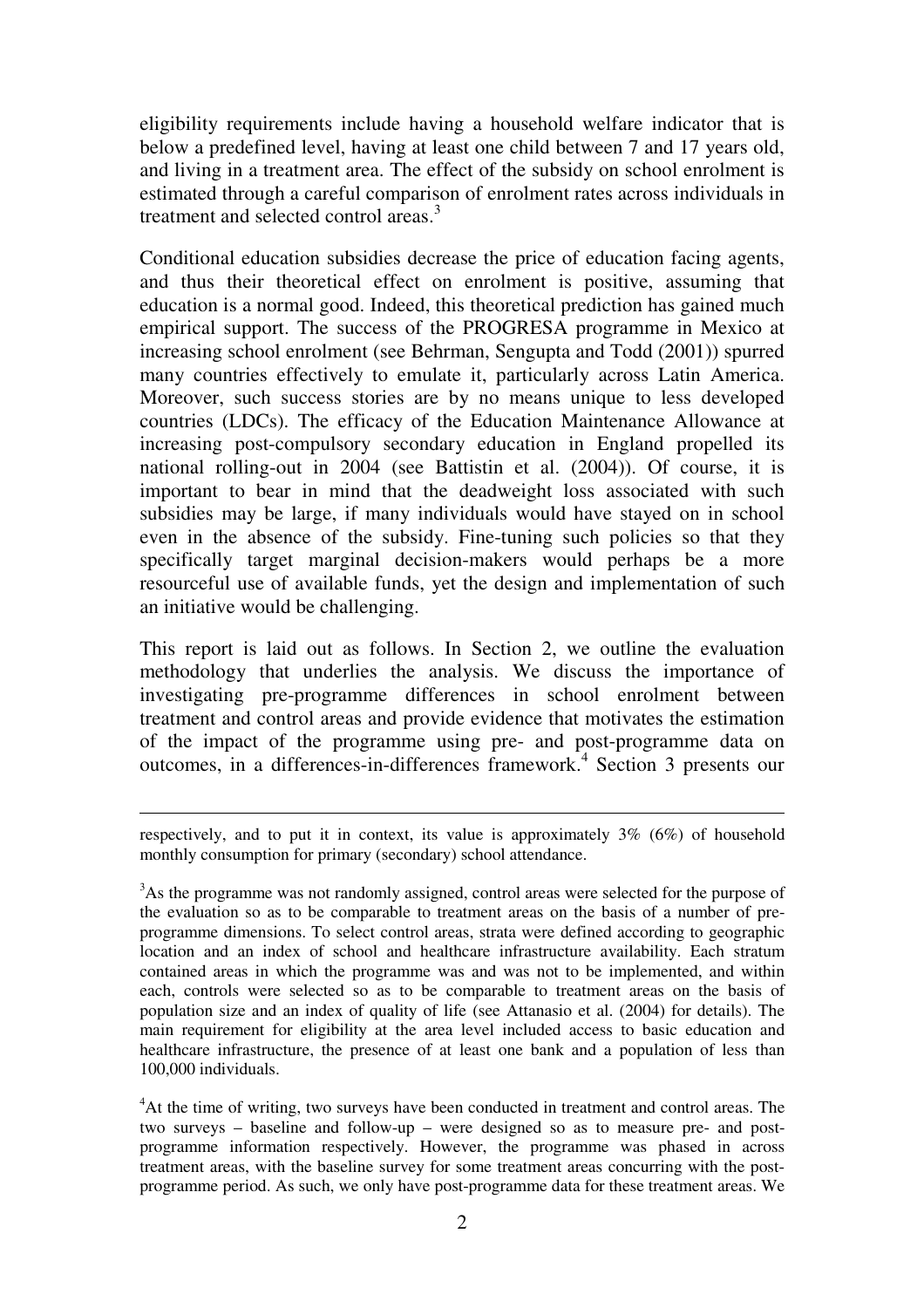estimates of the effect of the programme on enrolment in education for different subgroups of individuals, and Section 4 concludes.

#### **2. Evaluating the impact of** *Familias en Acción* **on school enrolment**

#### **2.1 Evaluation methodology**

<u>.</u>

In order to estimate the impact of the subsidy on school enrolment, one would like to observe average enrolment in treatment areas both with and without the programme. The difference between the two would be entirely attributable to the programme, and the parameter of interest, ∆, would be estimated as

$$
\Delta = E(Y_{1,A} - Y_{0,A} | T = 1)
$$
\n(1)

where  $Y_{ijk}$  is a 0,1 indicator of school enrolment if undergoing treatment (*j*=1) or not  $(j=0)$  before  $(k=B)$  or after  $(k=A)$  the programme.  $T=0$  (1) denotes control (treatment) areas and *E* denotes the expected value.

In the absence of observing enrolment in treatment areas without the programme, the general strategy is to make use of control areas to estimate this counterfactual. One could thus begin by comparing *post-programme* school enrolment across treatment and control areas, conditional on a range of observed characteristics that are likely to affect enrolment rates, *X*:

$$
\Delta = E(Y_{1,A} | T = 1, X) - E(Y_{0,A} | T = 0, X).
$$
\n(2)

∆ yields an unbiased estimate of the programme impact under the assumption that conditional on observed characteristics *X*, there are no unobserved factors, *u*, differentially affecting enrolment rates in treatment and control areas. That is, under the assumption

$$
E(Y_{1,A} - Y_{0,A} | T, X, u) = E(Y_{1,A} - Y_{0,A} | T, X),
$$
  
i.e.  $u \perp T | X$ . (3)

This implies that the difference estimated in  $(2)$ ,  $\Delta$ , is entirely attributable to the programme. (3) is of course a potentially strong assumption. No matter how similar treatment and control areas are on the basis of observed characteristics, it is always of concern that there are non-programme-related unobserved differences across areas that may also affect school enrolment. Thus one risks confounding programme effects with non-programme-related unobserved factors that affect enrolment, in which case a comparison of post-programme rates only can be very misleading.

return to this point in Section 2. We use both surveys in the analysis to estimate the impact of the programme on school enrolment.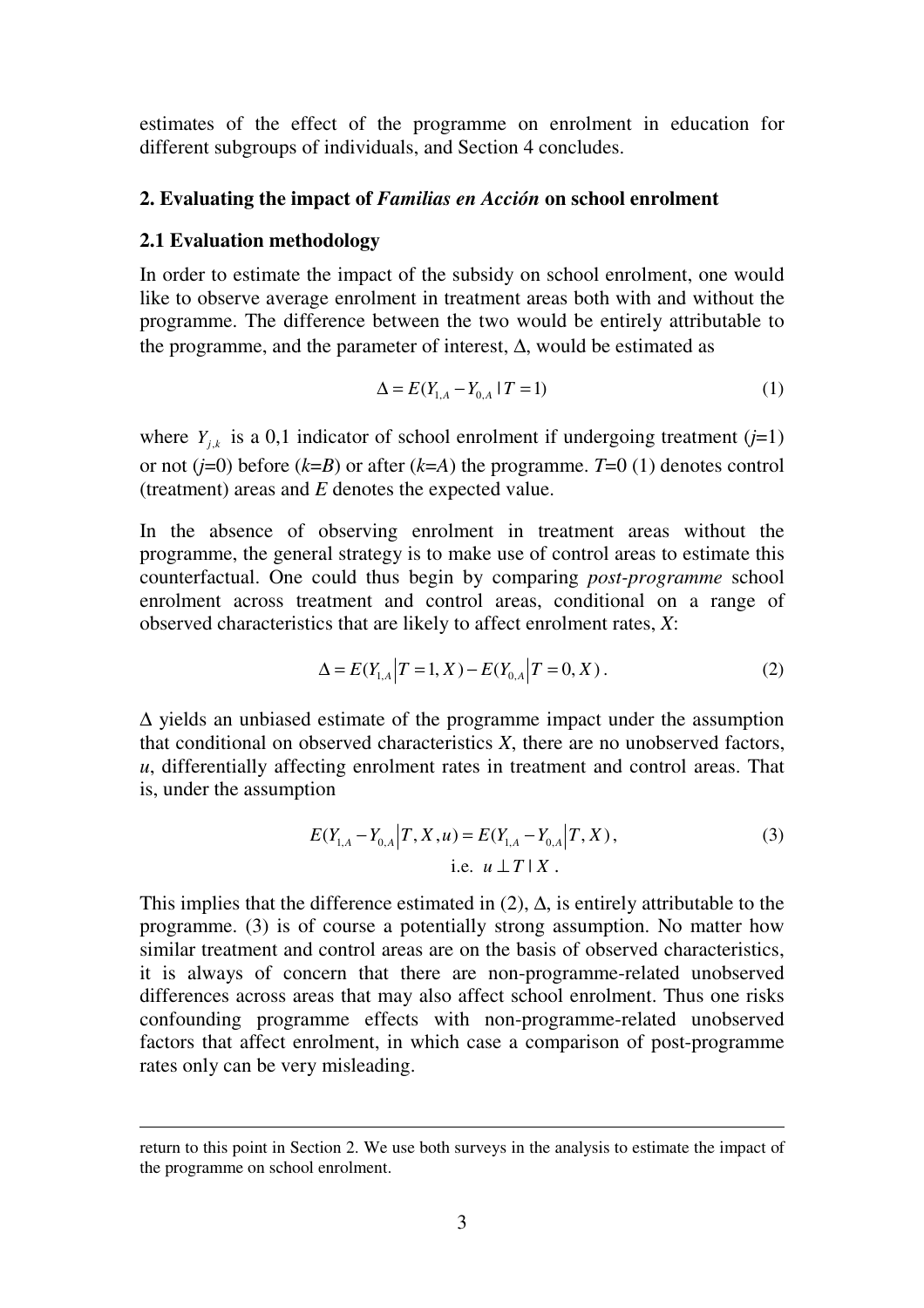If enrolment rates *before* the programme has started are observed in both treatment and control areas, one can estimate the impact of the programme under less stringent assumptions. The first of these is that there are common time effects between treatment and control areas, i.e.

$$
E(Y_{0,A} - Y_{0,B} | T = 1) = E(Y_{0,A} - Y_{0,B} | T = 0).
$$
\n(4)

We want to estimate

$$
\Delta = E(Y_{1,A} | T = 1, X) - E(Y_{0,A} | T = 1, X)
$$
  
=  $E(Y_{1,A} | T = 1, X) - E(Y_{0,B} | T = 1, X) + E(Y_{0,B} | T = 1, X) - E(Y_{0,A} | T = 1, X).$  (5)

Using assumption (4),

$$
E(Y_{0,B} | T=1, X) - E(Y_{0,A} | T=1, X) = E(Y_{0,B} | T=0, X) - E(Y_{0,A} | T=0, X).
$$
 (6)

So

 $\overline{a}$ 

$$
\Delta = \underbrace{\left[E(Y_{1,A} | T=1, X) - E(Y_{0,A} | T=0, X)\right]}_{A'} - \underbrace{\left[E(Y_{0,B} | T=1, X) - E(Y_{0,B} | T=0, X)\right]}_{B'}.\tag{7}
$$

The second assumption underlying this estimator is that any difference in enrolment between treatment and control areas due to unobserved factors is fixed over time. One can think of this difference as being represented by B′ in  $(7)$ .<sup>5</sup> By netting this out from A', one obtains the effect of the programme on school enrolment.

It is necessary for both of these assumptions to hold in order for the differences-in-differences estimation of the programme impact to be unbiased. Assumption (4) is likely to be violated if individuals living in treatment areas change enrolment *in anticipation of* the programme. This would mean that  $E(Y_{0R} | T=1, X)$  is a biased estimate of enrolment in treatment areas in the absence of the programme. Even if the effect of unobserved factors on enrolment is fixed over time (i.e. the second assumption holds), B' in (7) confounds both the effects of unobserved variables and programme (anticipation) effects. (7) would thus estimate the change in enrolment after the programme is implemented (the parameter of interest), net of the change that was induced by anticipation of the programme.

Pre-programme outcomes cannot in general be considered to be uncontaminated by programmes, and indeed are likely to be affected by them if they relate to a period after the programme has been announced. For this

 $5$ One can think of B' as representing pre-existing and persistent differences in enrolment between treatment and control areas.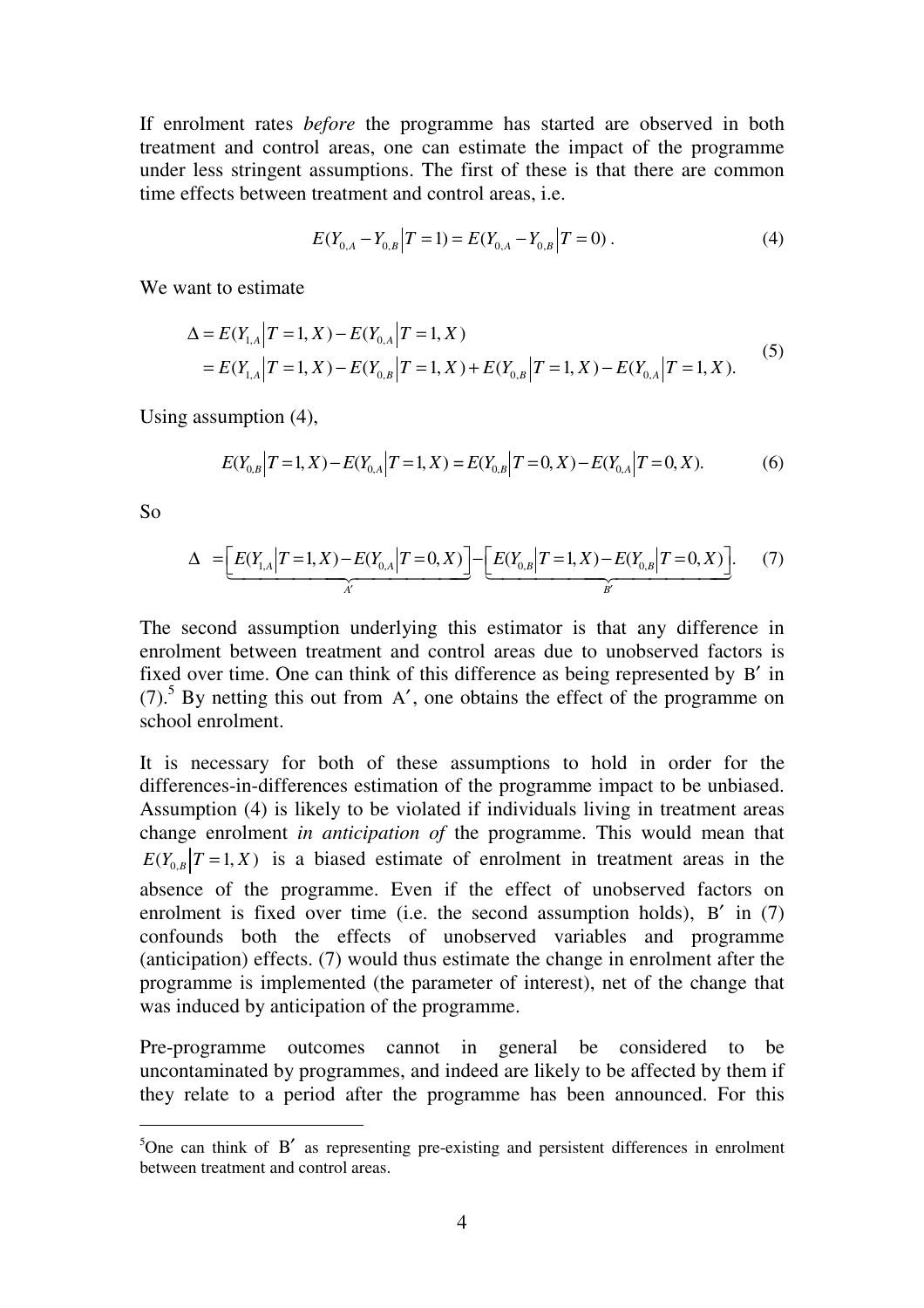reason, it is important to investigate the existence of anticipation effects in preprogramme choices and to obtain measures of pre-programme outcomes that are unaffected by programme anticipation.

## **2.2 School enrolment in treatment and control areas one and two years prior to the programme**

In this section, we analyse school enrolment rates in rural Colombia *before* the FA programme had started. In light of the discussion above, ideally one would like access to at least two pre-programme periods, in order to discern whether differences between treatment and control areas, if they exist, are due to anticipation effects and/or fundamental factors that vary across areas. Indeed, this is particularly important in Colombia, because for half of our treatment areas (TCP – 'tratamiento con pago' or 'treatment with payment'), the programme had already begun by the time the baseline data were collected. This exacerbates concerns about anticipation effects of the programme for the remaining half (TSP – 'tratamiento sin pago' or 'treatment without payment').<sup>6</sup>



Foreseeing this and its potential importance for the evaluation, contemporary and retrospective data on school enrolment were collected at the baseline (henceforth 'baseline' and 'pre-baseline' data, for one and two years prior to the programme, respectively) so as to obtain relatively clean pre-programme

 $\ddot{\phantom{a}}$ 

<sup>&</sup>lt;sup>6</sup>In addition, the programme had been widely publicised in TSP areas and registration had already commenced. Anticipation effects are less likely to be evident in TCP areas. Even though the programme had been publicised by the pre-baseline period, it had not yet been implemented in any other areas. One potential worry is that anticipation effects may *appear* to exist if TCP individuals misreported pre-baseline education levels, in the belief that it would increase their chances of programme entitlement. This would result in a biased estimate of the effect of the programme on TCP areas in the baseline, were we to estimate the effect using differences-in-differences.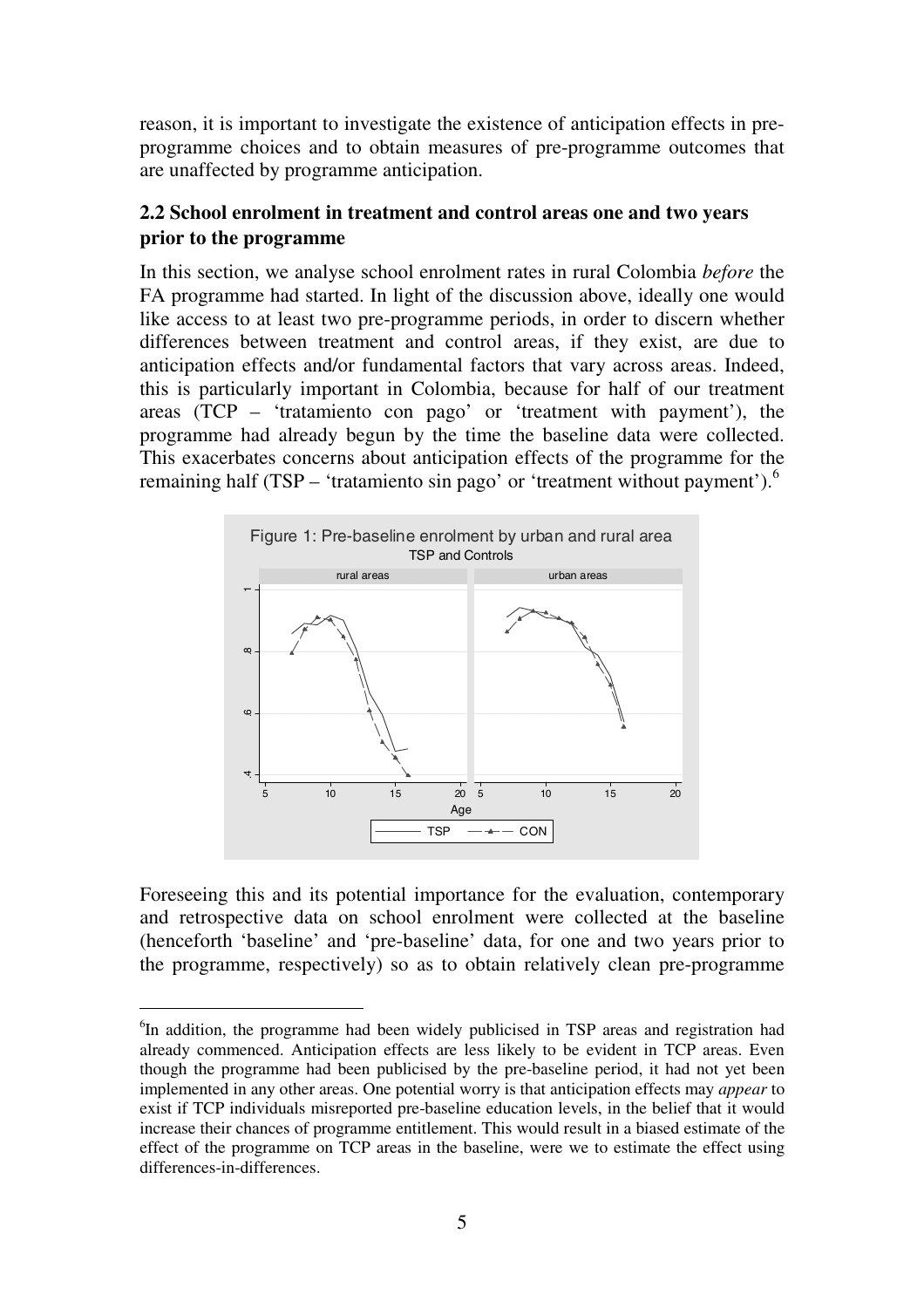measures, at least for individuals living in TSP areas. A cursory look at these TSP pre-programme data suggests that anticipation effects are large. Figures 1 and 2 show school enrolment in TSP and control areas for ages 7–16 and ages 7–17 in the pre-baseline and baseline periods respectively, by urban and rural areas. This graphical inspection points towards anticipation effects of the programme: in the pre-baseline period, school enrolment rates are very similar in TSP and control areas (see Figure 1). However, by the time the registration for the programme is underway in TSP areas (and the programme is already operative in TCP areas), school enrolment in TSP areas is higher than in control areas (see Figure 2).



These differences are borne out after controlling for a set of individual, household and area characteristics. Table 1 shows the differences in enrolment between TSP and control areas in the baseline and pre-baseline periods, separately for both 8- to 13- and 14- to 17-year-olds.<sup>7</sup> It also shows the anticipation effect of the programme, i.e. the difference between baseline and pre-baseline enrolment.

Table 1 provides strong evidence that baseline differences in enrolment between TSP and control areas are unlikely to be representative of differences over time in the absence of the programme: enrolment in education is significantly higher in TSP than in control areas at the baseline, particularly for the older age group. The amount of this difference that is due to anticipation effects may be obtained by netting out differences in pre-baseline enrolment, under the assumption that in this earlier period there was no effect of the programme in TSP areas. Column (3) shows that anticipation effects are large, especially for the older age group.

 $\overline{a}$ 

<sup>&</sup>lt;sup>7</sup>These age groups are chosen because from 14 onwards, school drop-out rates increase sharply.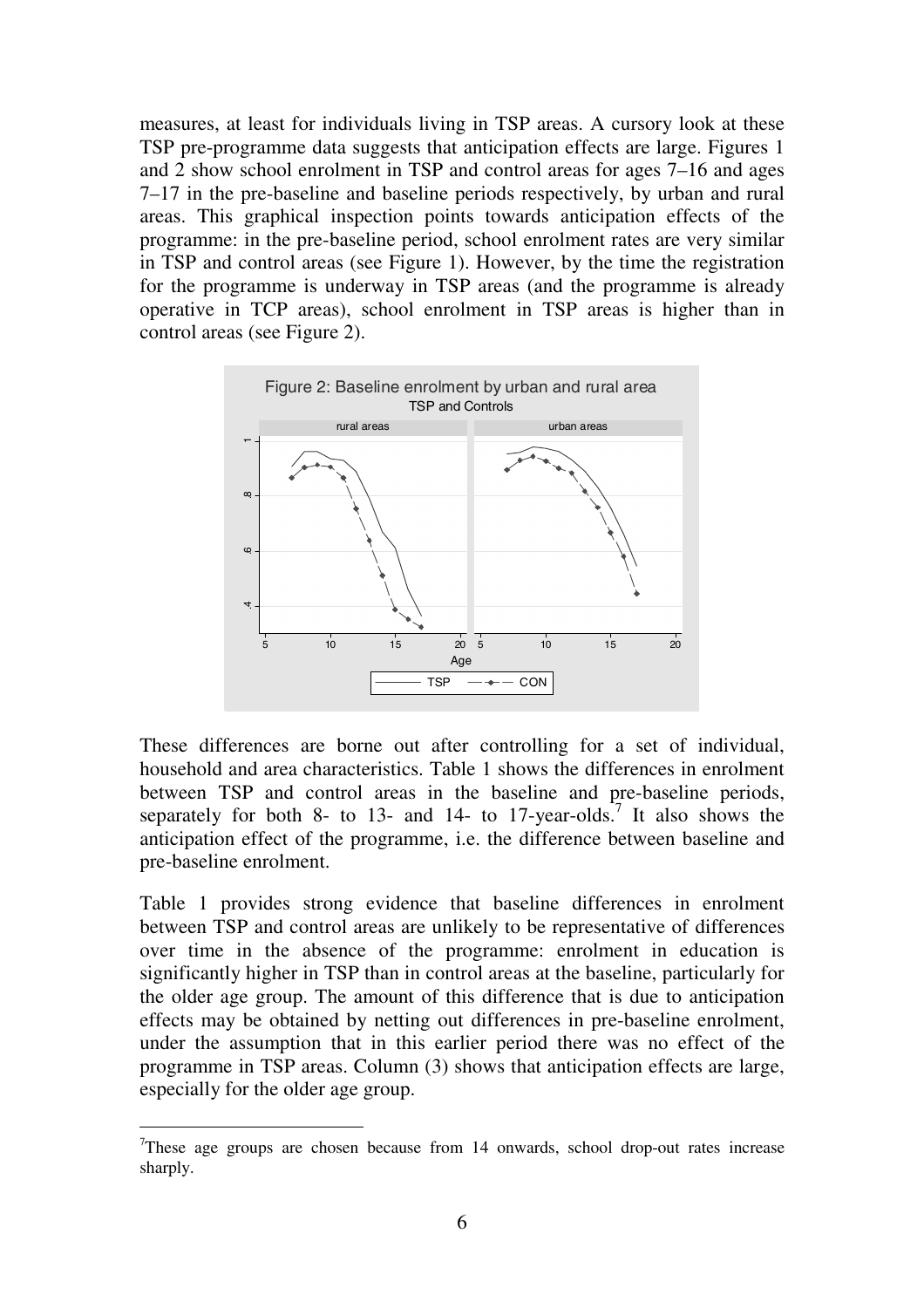|                     | <b>Pre-programme differences</b> |                                  | Anticipation                                |  |
|---------------------|----------------------------------|----------------------------------|---------------------------------------------|--|
|                     | <b>Baseline</b><br>enrolment     | <b>Pre-baseline</b><br>enrolment | <b>Baseline – Pre-baseline</b><br>enrolment |  |
|                     | (1)                              | (2)                              | (3)                                         |  |
| 8- to 13-year-olds  |                                  |                                  |                                             |  |
| Urban               | $0.0388**$                       | 0.0176                           | $0.0408**$                                  |  |
|                     | (0.0072)                         | (0.0151)                         | (0.0078)                                    |  |
|                     |                                  |                                  |                                             |  |
| Rural               | $0.0497**$                       | $0.0336**$                       | $0.0363*$                                   |  |
|                     | (0.0151)                         | (0.0116)                         | (0.0165)                                    |  |
| 14- to 17-year-olds |                                  |                                  |                                             |  |
| Urban               | $0.1024**$                       | 0.0251                           | $0.0692**$                                  |  |
|                     | (0.0240)                         | (0.0208)                         | (0.0172)                                    |  |
| Rural               | $0.1746**$                       | 0.0559                           | $0.1019**$                                  |  |
|                     | (0.0272)                         | (0.0328)                         | (0.0207)                                    |  |
|                     |                                  |                                  |                                             |  |

**Table 1: Pre-programme differences in enrolment between TSP and control areas, and programme anticipation** 

*Notes:* Figures refer to differences between TSP and control areas, as estimated using a parametric specification controlling for the variables listed in the Appendix. Standard errors, adjusted for clustering at the municipality level, are given in parentheses. \* denotes statistical significance at the 1–5% level and  $*\ast$  denotes statistical significance at the 1% level or less.

This analysis points to the importance of using pre-baseline enrolment in the differences-in-differences estimation. If one were instead to proxy pre-existing differences using baseline enrolment rates, the effect of the programme on enrolment in education would likely be remarkably underestimated.

## **3. Estimation and results**

## **3.1 Estimation**

Programme impacts can be estimated either parametrically or nonparametrically. As is well known, the assumption underlying parametric estimation – that the effect is linear in observable characteristics – can be restrictive, particularly when invoked to extrapolate beyond the region of 'common support'. An alternative is to estimate the effect non-parametrically using matching, which does not impose linearity in estimating the parameter of interest and for this reason is generally considered to be more robust to misspecification.

On balance, we estimate the impact of the programme on school enrolment using a linear parametric regression framework. First, common support problems are practically non-existent within each of our samples, and thus we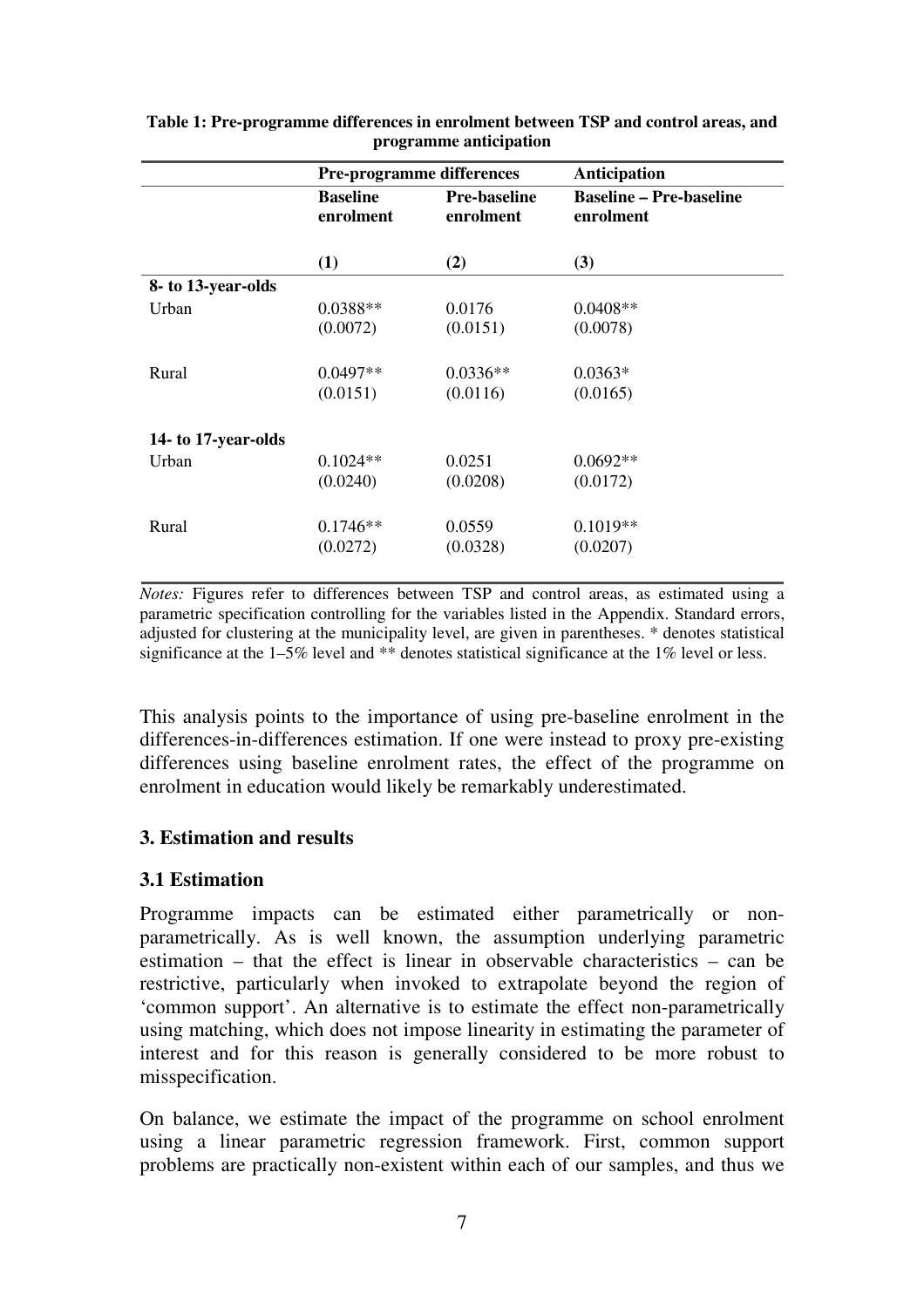are safeguarded against misleading inferences that may arise from extrapolation beyond the common support.<sup>8</sup> Second, the imposition of linearity seems to provide a very reasonable representation of the effects – the effects that are estimated using matching are very similar.<sup>9</sup> As the parametric specification leads to a large gain in efficiency compared with matching, we focus on these results throughout. It is of course important to bear in mind that whilst efficiency gains are achieved through parameterisation, the unbiasedness of both estimators relies on the differences-in-differences assumptions discussed in Section 2.

The impact of the programme on school enrolment is estimated across TSP and TCP areas using data on enrolment in the pre-baseline (*t*=0), baseline (*t*=1) and follow-up  $(t=2)$  periods.<sup>10</sup>

$$
Y_{t} = \alpha_{1} + \alpha_{2}d_{[TSP,2],[TCP,2,1]} + \alpha_{3}d_{[TSP,1]} + \alpha_{4}d_{1} + \alpha_{5}d_{2} + \alpha_{6}X + \varepsilon_{t}
$$
(8)

where

| $Y_t$                   | $=1$<br>$= 0$ | if attending school in period t, for $t=0,1,2$<br>otherwise                                                     |
|-------------------------|---------------|-----------------------------------------------------------------------------------------------------------------|
| $d_{[TSP,2],[TCP,2,1]}$ | $= 0$         | $= 1$ if ( <i>TSP</i> , <i>t</i> =2) or ( <i>TCP</i> , <i>t</i> =2) or ( <i>TCP</i> , <i>t</i> =1)<br>otherwise |
| $d_{\text{[TSP,1]}}$    |               | $= 1$ if ( <i>TSP</i> , <i>t</i> =1)<br>$= 0$ otherwise                                                         |
| $d_i$                   | $= 0$         | $= 1$ if <i>t=j</i> , for <i>j</i> =1,2<br>otherwise                                                            |

*X* represents the control variables listed in the Appendix.

#### **3.2 Results**

 $\ddot{\phantom{a}}$ 

#### **3.2.1 Results by urban/rural area**

Table 2 shows the estimates of the effect of the programme on school enrolment of 8- to 13- and 14- to 17-year-olds, as estimated using equation (8). The subsidy has the largest impact on the enrolment of 14- to 17-year-olds, leading to an increase in school enrolment of approximately 5½ percentage

<sup>&</sup>lt;sup>8</sup>We restrict the analysis to individuals who fall within the common support by dropping pilot individuals who have no counterpart in a control area. We estimate the propensity score and drop pilots whose propensity score is above the maximum observed propensity score in control areas. In no cases do we lose more than 5% of the sample.

<sup>&</sup>lt;sup>9</sup>All corresponding results from the matching estimation are shown in the Appendix.

 $10$ This assumes that pre-baseline enrolment rates for TCP areas are unrelated to the programme. Note that the omission of TCP areas from the analysis leads to very similar results, which are available from the authors upon request.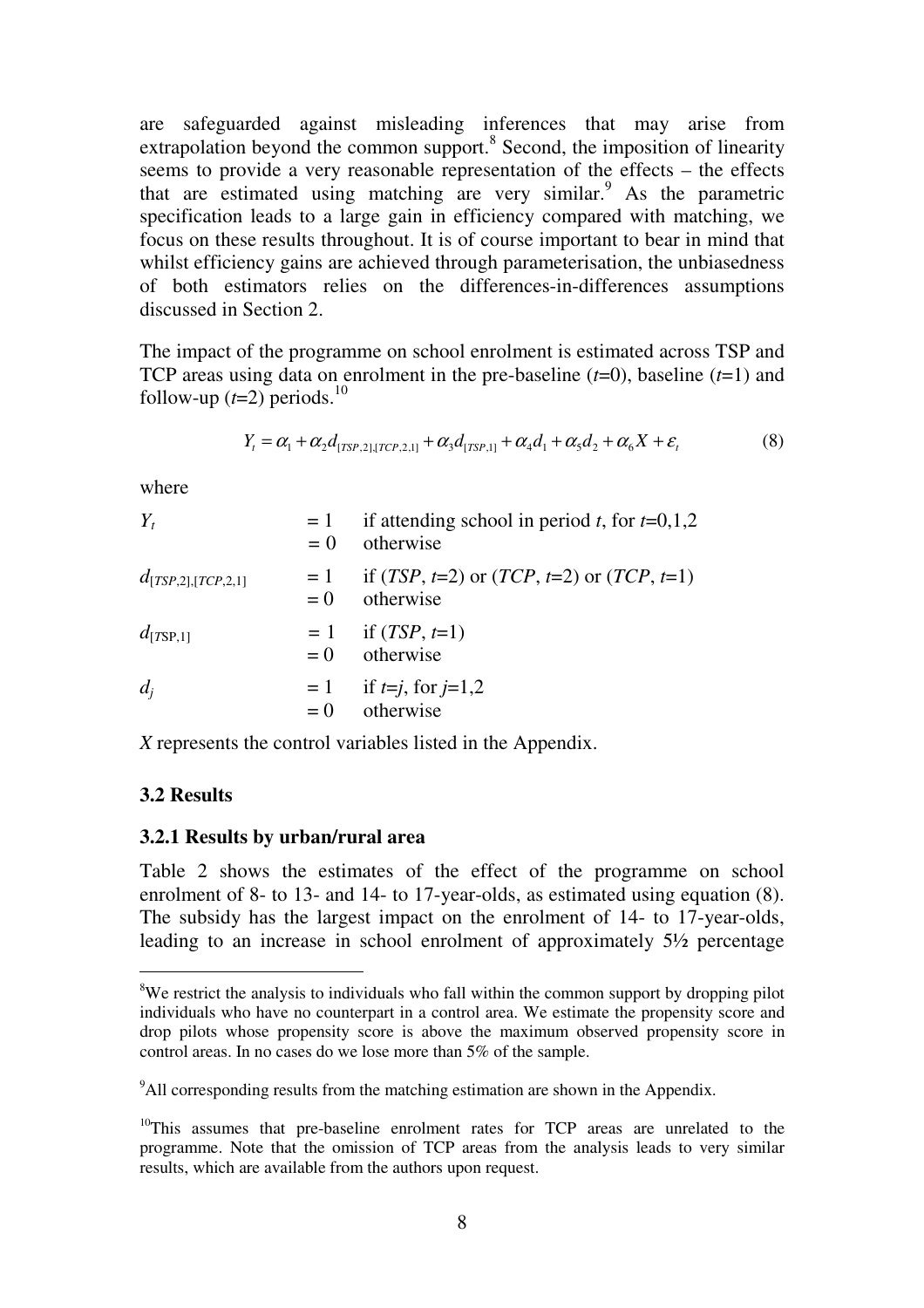points in both urban and rural areas. The effects for 8- to 13-year-old children are lower, at around 3 percentage points in rural areas, and not statistically different from 0 in urban areas. Given the relatively high pre-programme enrolment rates of 8- to 13-year-olds compared with 14- to 17-year-olds, the relatively low impact of the programme on school enrolment rates in this age group is not surprising.

|                     | All individuals        |                                     |                                  |
|---------------------|------------------------|-------------------------------------|----------------------------------|
|                     | <b>Impact</b>          | <b>Enrolment without</b><br>subsidy | <b>Enrolment with</b><br>subsidy |
| <b>Urban</b>        |                        |                                     |                                  |
| 8- to 13-year-olds  | 0.0131<br>(0.0071)     | 94.1%                               | 95.4%                            |
| 14- to 17-year-olds | $0.0533**$<br>(0.0131) | 72.0%                               | 77.3%                            |
| <b>Rural</b>        |                        |                                     |                                  |
| 8- to 13-year-olds  | $0.0295*$<br>(0.0117)  | 89.2%                               | 92.2%                            |
| 14- to 17-year-olds | $0.0592**$<br>(0.0221) | 54.4%                               | $60.3\%$                         |

|  | Table 2: Impact of the programme on school enrolment – treatment versus control areas |
|--|---------------------------------------------------------------------------------------|
|--|---------------------------------------------------------------------------------------|

*Notes:* Impact is estimated parametrically using equation (8), controlling for the variables listed in the Appendix. Treatment areas include both TSP and TCP. Standard errors, adjusted for clustering at the municipality level, are given in parentheses. \* denotes statistical significance at the 1–5% level and \*\* denotes statistical significance at the 1% level or less.

Table 2 also shows our best estimate of the percentage of children attending school had the programme not been in operation. The counterfactual enrolment rates are estimated by subtracting the programme impact from the observed follow-up enrolment rates in treatment areas.

### **3.2.2 Results by urban/rural area and males/females**

In this section, we examine whether the programme has had differential effects by gender. A priori, there is no reason to believe that the programme will be equally effective for males and females, particularly if pre-programme enrolment varies by gender. To examine pre-existing differences in enrolment between males and females, we compare pre-baseline enrolment rates by gender in control areas, separately for urban and rural areas. Figure 3 shows that whilst female and male enrolment rates are very similar in rural control areas below the age of 13, from then on female enrolment is generally higher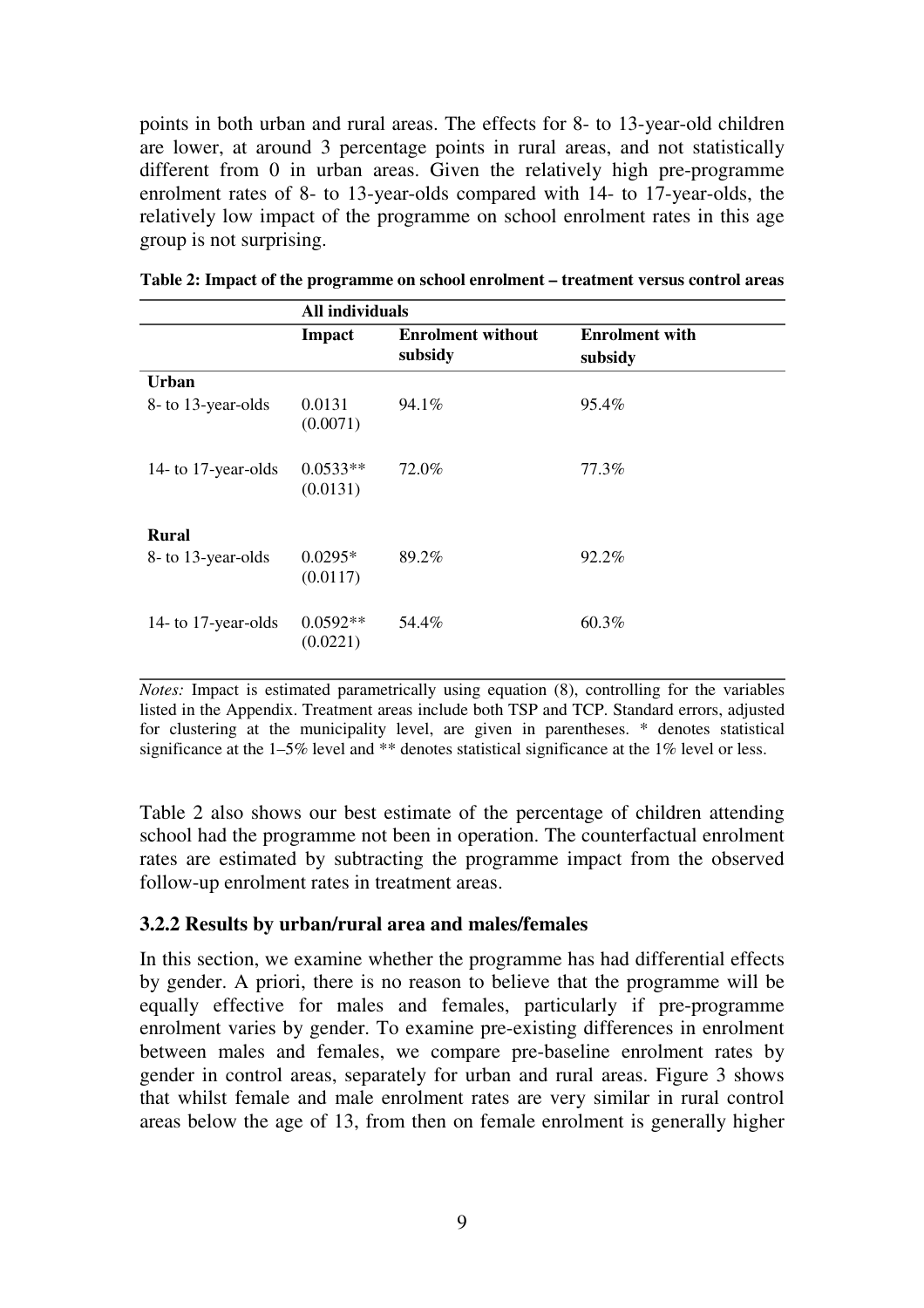

than that of males. In urban areas, female enrolment is substantially higher than that of males at all ages apart from age  $10<sup>11</sup>$ 

We turn now to the causal analysis of the effect of the programme on school enrolment by gender. Table 3 shows the results of the differences-indifferences estimation, separately by gender. The programme has a positive and significant effect on the enrolment of all males. For the younger age group, the effect is between 2 and 3 percentage points, whilst for older males, it is around 7 percentage points. For females, on the other hand, significant effects are only observed for 14- to 17-year-olds in urban areas and for 8- to 13-year-olds in rural areas.

In terms of closing the gender gap, for younger ages, the post-programme difference in enrolment between females and males is 1½ percentage points in urban areas. In the absence of the programme, we estimate that this gap would be 3½ percentage points. In rural areas, the gender enrolment gap for the younger ages remains more or less the same as before the programme. For the older age group, female enrolment continues to be higher, by around  $6\frac{1}{2}$ percentage points in urban areas. In the absence of the programme, we estimate that the discrepancy would be 10 percentage points. The gap is 12 percentage points for the older age group in rural areas, and it is estimated to be over 14½ percentage points without the programme. Thus whilst the programme has

 $\ddot{\phantom{a}}$ 

 $11$ This is in fact contrary to what is generally observed in many countries, in which male enrolment tends to be higher than female enrolment (for example, in Brazil, Pakistan, Turkey and Mexico). Indeed, many programmes, such as PROGRESA in Mexico, are designed with the aim of increasing the enrolment rates of females so that they catch up with those of males.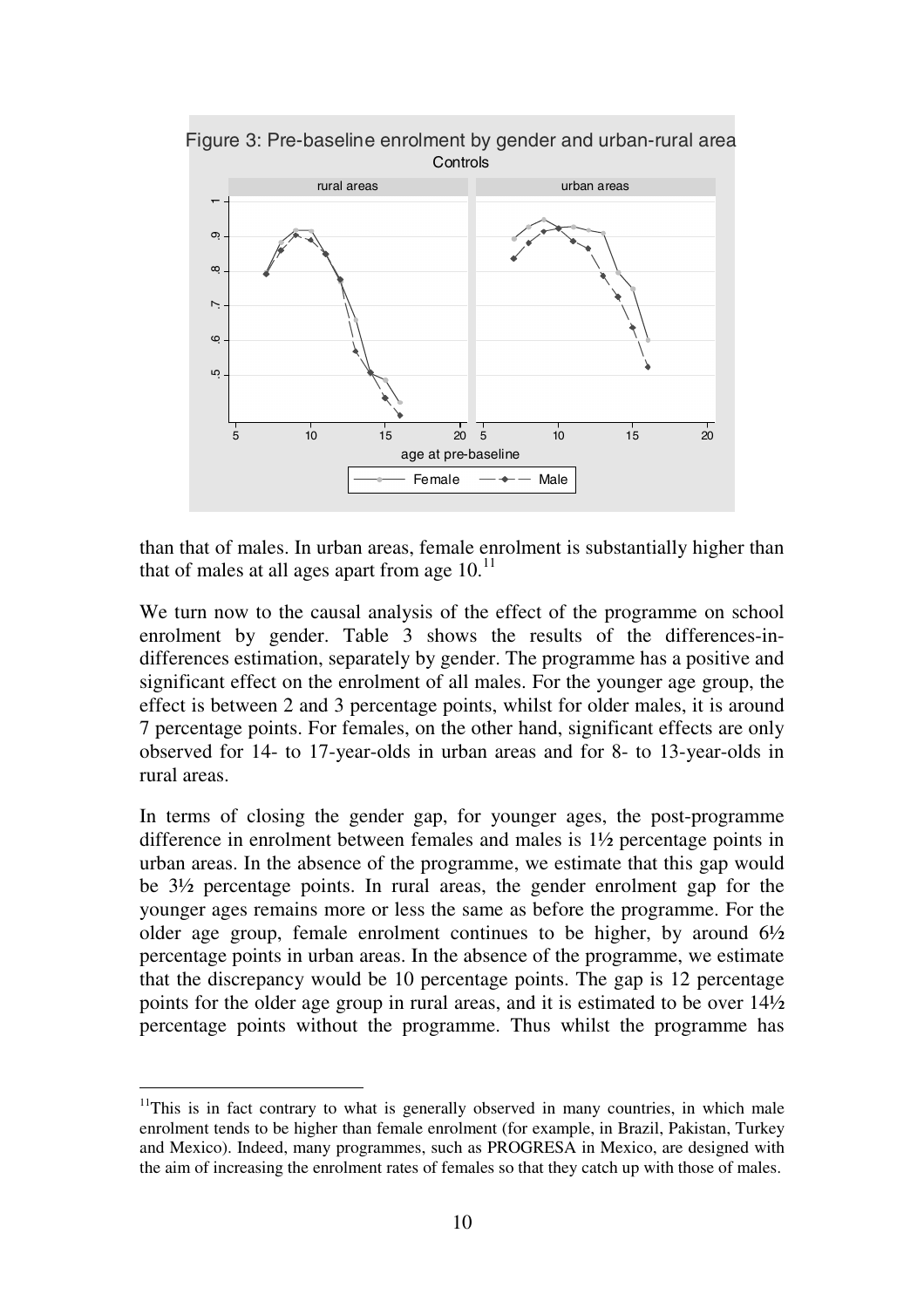|              | <b>Males</b>           |                                        |                                     | <b>Females</b>        |                                        |                                     |
|--------------|------------------------|----------------------------------------|-------------------------------------|-----------------------|----------------------------------------|-------------------------------------|
|              | <b>Impact</b>          | <b>Enrolment</b><br>without<br>subsidy | <b>Enrolment</b><br>with<br>subsidy | <b>Impact</b>         | <b>Enrolment</b><br>without<br>subsidy | <b>Enrolment</b><br>with<br>subsidy |
| Urban        |                        |                                        |                                     |                       |                                        |                                     |
| $8 - 13$     | $0.0210*$<br>(0.0106)  | 92.7%                                  | 94.8%                               | 0.0052<br>(0.0070)    | $96.1\%$                               | 96.2%                               |
| $14 - 17$    | $0.0692**$<br>(0.0163) | 67.3%                                  | 74.2%                               | $0.0342*$<br>(0.0148) | 77.4%                                  | 80.8%                               |
| <b>Rural</b> |                        |                                        |                                     |                       |                                        |                                     |
| $8 - 13$     | $0.0314*$<br>(0.0140)  | 87.4%                                  | 90.5%                               | $0.0270*$<br>(0.0125) | 91.2%                                  | 93.9%                               |
| $14 - 17$    | $0.0702**$<br>(0.0255) | 47.9%                                  | 54.9%                               | 0.0424<br>(0.0263)    | 62.6%                                  | 66.9%                               |

| Table 3: Impact of the programme on school enrolment, by gender – |
|-------------------------------------------------------------------|
| treatment versus control areas                                    |

*Notes:* Impact is estimated parametrically using equation (8), controlling for the variables listed in the Appendix. Treatment areas include both TSP and TCP. Standard errors, adjusted for clustering at the municipality level, are given in parentheses. \* denotes statistical significance at the 1–5% level and \*\* denotes statistical significance at the 1% level or less.

reduced the gender disparity in school enrolment, it remains the case that female school enrolment exceeds that of males.

## **4. Conclusion**

In this report, we have considered the impact on school enrolment of a large welfare programme in Colombia, *Familias en Acción*. Our best estimate of the effect takes into account pre-existing differences between treatment and control areas, is careful not to confound anticipation effects of the programme, and controls for a wide range of observable characteristics that are likely to affect enrolment. We find that the programme has been effective at increasing enrolment, particularly amongst 14- to 17-year-olds, in both urban and rural areas. Further, males have generally benefited more than females from the programme. Younger age groups have seen very modest increases in enrolment, but this is largely due to the fact that initial attendance rates amongst these individuals are already relatively high. This is also the case for females relative to males. This is suggestive of a substantial deadweight loss of the programme, and it is worth considering that educational resources might be more effectively redirected at other interventions, such as improving school quality, rather than at increasing school enrolment of young children.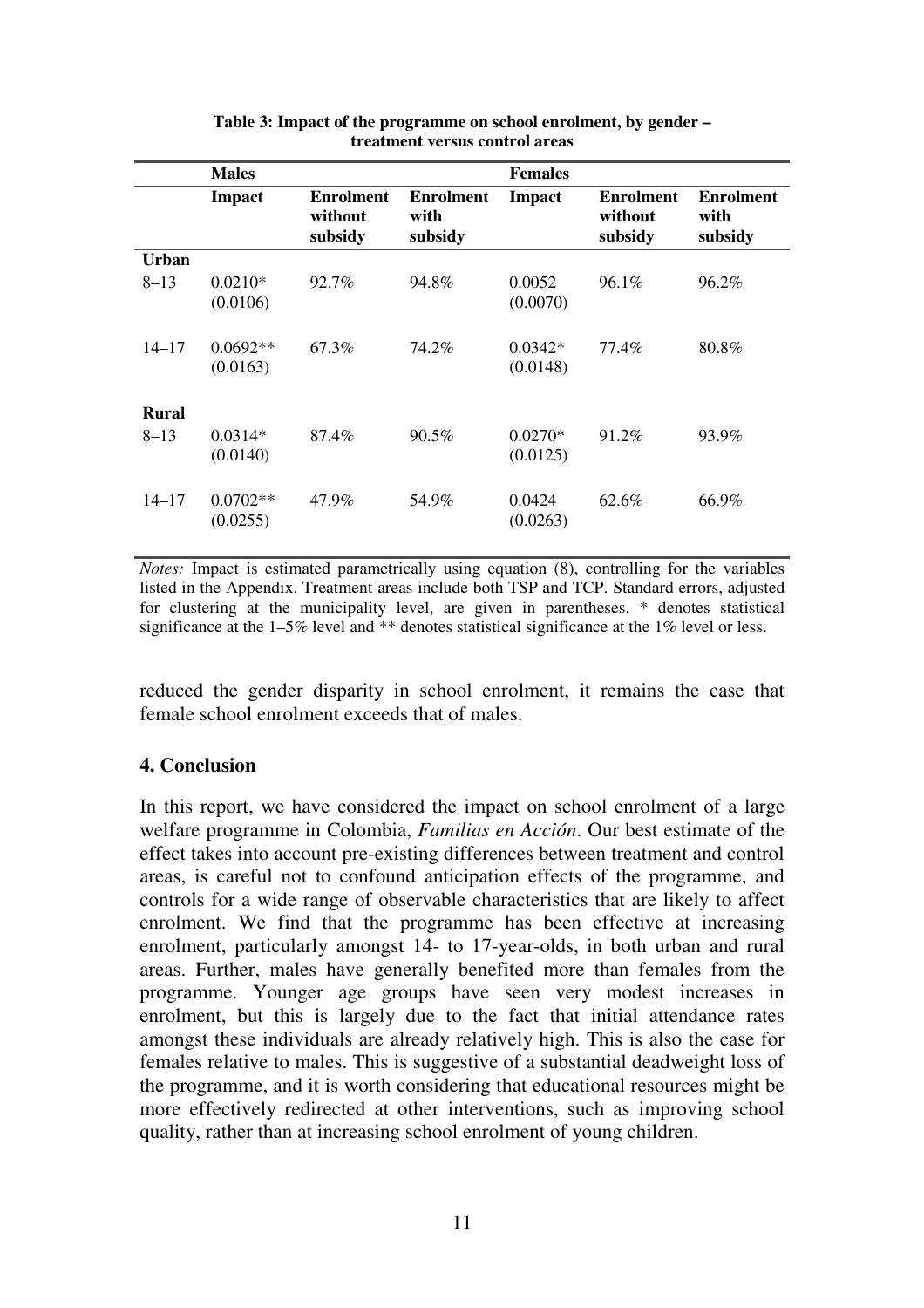## **Appendix**

## **A.1 Control variables**

Gender Age of household head Age of spouse of household head Dummy variable for single head of household Dummy variables for education of household head and spouse Dummy variable for serious illness before age 1 Dummy variables indicating type of health insurance of the head of the household – subsidised, unsubsidised or none Dummy variables indicating type of health insurance of the spouse of the head of the household – subsidised, unsubsidised or none Dummy variable for whether live in a house Dummy variable for whether own or rent house Dummy variables for material of house walls (brick, wood, cardboard, no walls) Dummy variable for existence of gas pipe Dummy variable for existence of water pipe Dummy variable for whether household has sewage system Dummy variable for whether household has rubbish collection Dummy variable for whether household has or has access to a telephone Dummy variable for whether toilet is connected to sewage system / septic tank or not connected / no toilet Dummy variable for whether at least one individual in the household has suffered from extreme violence in 2000, 2001 or 2002 Dummy variables for regions Altitude Number of urban public schools in the municipality Number of rural public schools in the municipality Number of students per teacher in the municipality Classroom square metres per student in the municipality Number of public hospitals in the municipality Index of quality of life in the municipality in 1993 Population in the urban part of the municipality in 2002 Population in the rural part of the municipality in 2002 Number of public puestos (small healthcare providers) in the municipality Number of pharmacies in the municipality Proportion of households in the municipality with piped water Proportion of households in the municipality with sewage system Dummy variable for whether any IPS (healthcare provider) in the municipality suffered taskforce desertion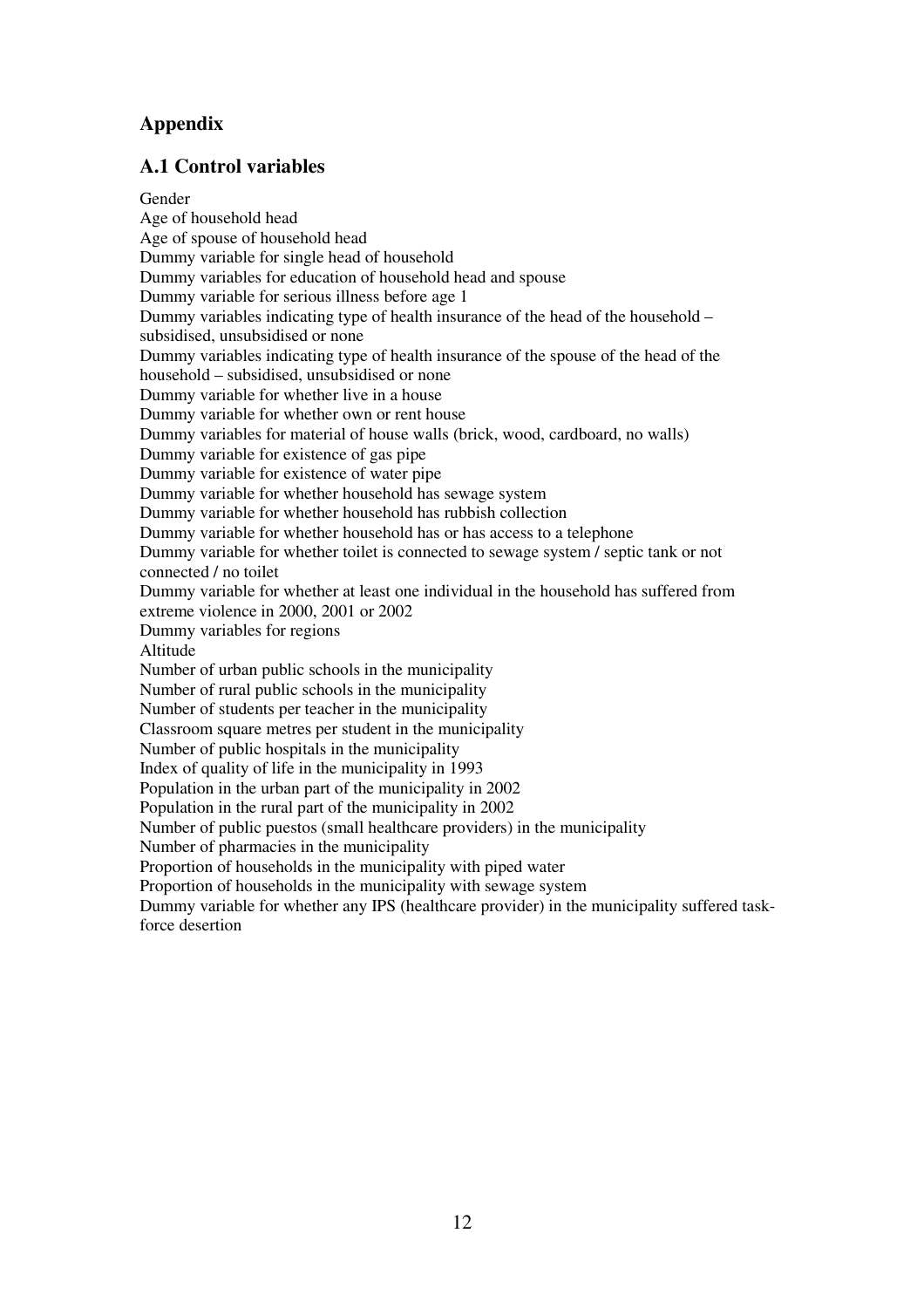## **A.2 Matching estimates**

|                     | <b>Matching</b> |
|---------------------|-----------------|
| Urban               |                 |
| 8- to 13-year-olds  | 0.0207          |
|                     | (0.0194)        |
| 14- to 17-year-olds | 0.0634*         |
|                     | (0.0261)        |
|                     |                 |
| <b>Rural</b>        |                 |
| 8- to 13-year-olds  | 0.0245          |
|                     | (0.0263)        |
| 14- to 17-year-olds | $0.0755*$       |
|                     | (0.0223)        |
|                     |                 |

#### **Table A1: Impact of the programme on school enrolment – treatment versus control areas**

*Notes:* Treatment areas include both TSP and TCP. Bootstrapped standard errors are given in parentheses. \* denotes statistical significance at the 5% level or less.

|           | <b>Females</b>                  |
|-----------|---------------------------------|
|           |                                 |
| 0.0378    | 0.0063                          |
| (0.0311)  | (0.0317)                        |
| $0.0802*$ | 0.0353                          |
| (0.0400)  | (0.0382)                        |
|           |                                 |
| 0.0246    | 0.0237                          |
| (0.0198)  | (0.0370)                        |
|           |                                 |
| 0.0703    | 0.0689                          |
| (0.0451)  | (0.0444)                        |
|           | <b>Matching</b><br><b>Males</b> |

#### **Table A2: Impact of the programme on school enrolment, by gender – treatment versus control areas**

*Notes:* Treatment areas include both TSP and TCP. Bootstrapped standard errors are given in parentheses. \* denotes statistical significance at the 5% level or less.